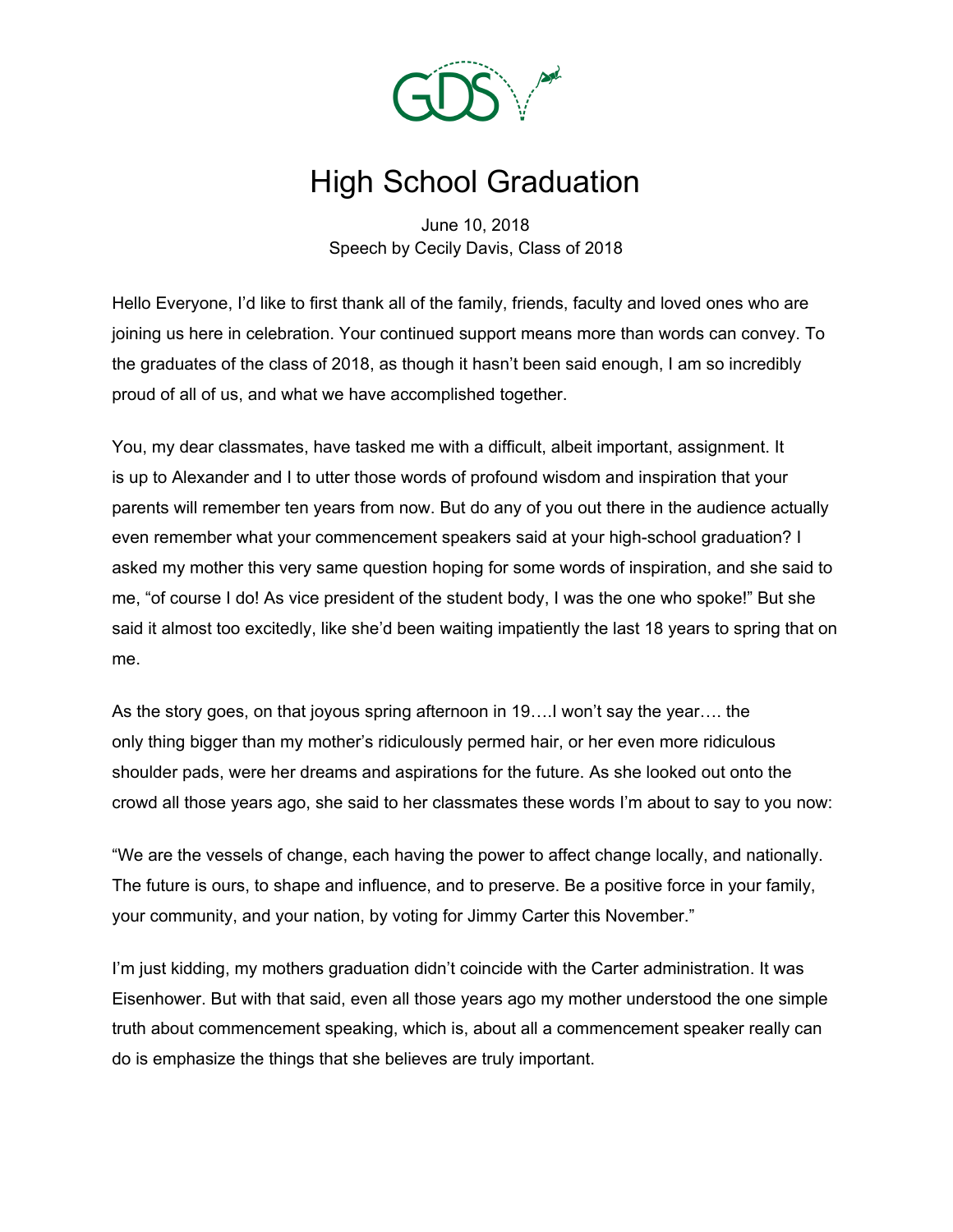Now unlike my hippie mother, I won't use my graduation day to push any sort of political agenda, but rather to emphasize just how impactful the times we've spent together here at GDS have been. Georgetown Day School has formed us into the people we are today, that is leaders and change makers. We have contributed so much to the Georgetown Day School community, organizing walkouts against injustice, engaging in all school conversations on the topics of hate speech, police brutality, sexual assault and consent, and in every instance we have shown our unwavering commitment to social advocacy. Whether advocacy means marching down Pennsylvania avenue at 2 o'clock on a Wednesday afternoon in demand of policy change, or marching down to Quinn Killy's office in demand of chocolate milk in the vending machines, we have shown that there is a distinct quality about the class of 2018 that sets this group of people apart from the rest. Our willingness to invest in each other, our ability to assess and overcome adversity together, the unconditional support we have offered one another throughout every obstacle and hardship, our ability to mobilize and rise above in unity, is what makes me believe wholeheartedly in the limitless power of each of us to affect change.

This past year has forced us to reevaluate what it really means to belong to a mission driven institution such as Georgetown Day School. What it really means to do, and to live intentionally, given that GDS is the first intentionally integrated school in the district, the first to intentionally center and emphasize equity and justice in its pedagogy. No matter where life takes

us as we all embark on this next chapter of our lives, I implore you to remain faithful to the central philosophy that defines Georgetown Day School: that compassion and empathy are not just necessary aspects of existing within any intellectual or educational community, but essential to cultivating a world that cherishes the vibrance of shared experiences as a means of promoting and nurturing strength of character and concern for others; that patience, diligence, and perseverance is what ensures that our capacity for greatness in any pursuit, is boundless, that the commitment to honoring the worth and integrity of every individual is one that is lifelong, and contingent upon the understanding that worth is something that is innate within all of us.

To all of the teachers, coaches, faculty and staff that have touched our lives, thank you for your unceasing encouragement and direction. To my mother, words have not yet been invented to assist me in articulating just how grateful I am for you and all you've done for me, so for now I'll just stick with thank you.